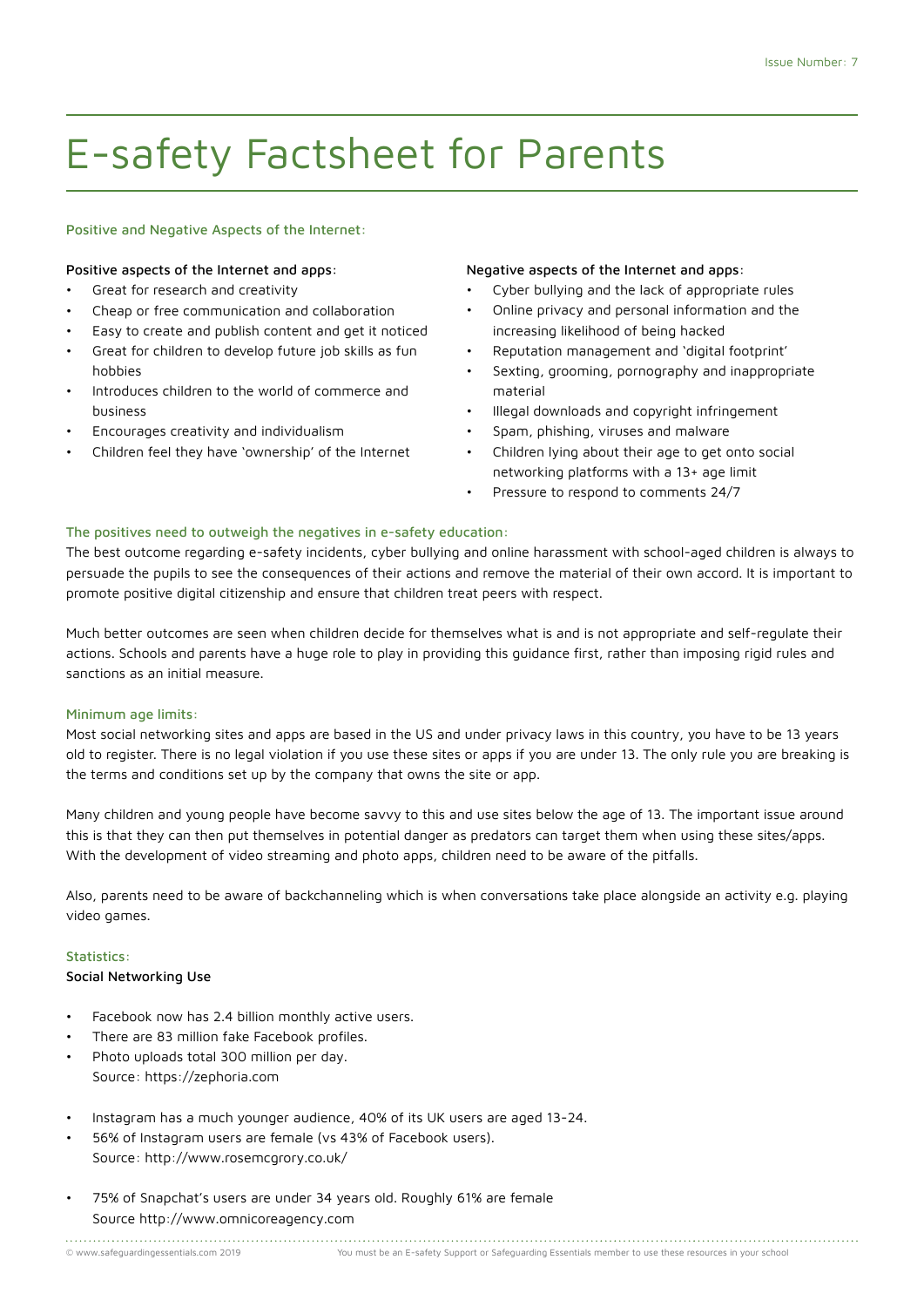# E-safety Factsheet for Parents

- YouTube has over 1.9 billion users and each day, 5 billion videos are watched
- Each day, YouTube is viewed on a mobile device 500 million times Source http://www.omnicoreagency.com

# Sexting

- Six out of 10 teenagers say they have been asked for sexual images or videos
- 40% said they had created a sexual image or video, and about a quarter said they had sent one to someone else by text.
- Of those who had sent an image or video to someone else by text, 58% said the image had been sent to a boyfriend or girlfriend, but a third said they had sent it to someone they knew online but had never met.
- About 15% said they had sent the material to a stranger.
- Of those who said they had sent a photo to someone, 20% said it had then been shared with other people, while 28% said they did not know if their picture had been shared with anyone else.
- More than half (53%) of those questioned said they had received a sexual photo or video, a third of whom had received it from a stranger.

Source: NSPCC/Childline

## Online behaviours

- One in five 12-15s and one in ten 8-11s who go online say they have seen something online in the past year that was worrying or nasty.
- One in five of all 5-15s only go online using a device other than a desktop or laptop.
- The number of children with a social media profile doubles between the ages of 10 and 11.
- One in ten 11-15s are still communicating via social media at 10pm.
- Five per cent of 8-11s and 14% of 12-15s use chat features in online gaming to talk to people they only know through the game.
- Photos, videos and avatars are the most popular online creative activities.
- 12-15s say they are cautious about the sites they use and the data they give away. Source: OFCOM, 2016

# Children and parents: media use and attitudes report

Every autumn, Ofcom publishes an extensive media usage report. This report examines children's media literacy. It provides detailed evidence on media use, attitudes and understanding among children and young people aged 5-15, as well as detailed information about the media access and use of young children aged 3-4.

The report also includes findings relating to parents' views about their children's media use, and the ways that parents seek – or decide not – to monitor or limit the use of different types of media.

The report can be downloaded from the Ofcom website: https://www.ofcom.org.uk